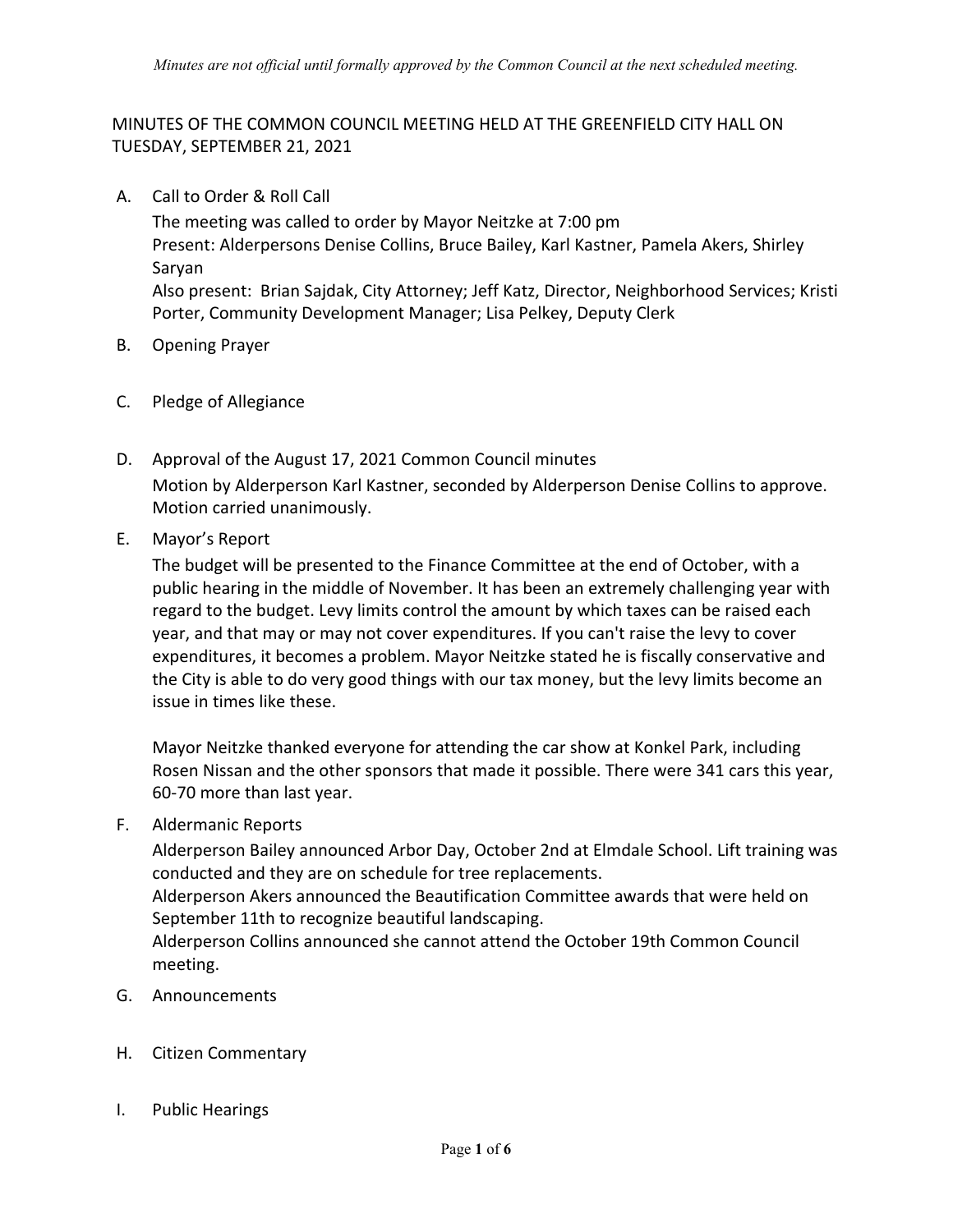Public Hearing on an Ordinance to adopt a Land Use Map amendment to the City of 1. Greenfield Comprehensive Plan for the property located at 10375 and 10401 W. Oklahoma Ave. from Planned Business to Community Facilities. (Tax Key No. 524-8984-009) (PC-7/13/21 Kastner)

Kristi Porter, Community Development Manager, stated the applicants are proposing substantial improvements with a complete remodel to the existing building, converting it to a mosque. They have done something similar in a different state. The proposal includes major exterior alterations, demolition of the dental office, parking lot resurfacing, addition of exterior lighting and a new fence. The amendment from Planned Business to Community Facilities is necessary to allow a religious institution at this location. That land use directs and guides the Common Council as to what the zoning of that property can be. The rezoning public hearing will be held on September 27, 2021.

Motion by Alderperson Pamela Akers, seconded by Alderperson Shirley Saryan to close the public hearing. Motion carried unanimously.

Mayor Neitzke stated there are certain things the Common Council cannot discuss or contemplate when making this decision. One of them is property taxes and there is strict scrutiny mandated by the US Supreme Court. The use of the land on this piece of property is the only thing to be discussed.

Approve an Ordinance to adopt a Land Use Map amendment to the City of  $a.$ Greenfield Comprehensive Plan for the property located at 10375 and 10401 W. Oklahoma Ave. from Planned Business to Community Facilities. (Tax Key No. 524-8984-009) (PC-7/13/21 Kastner)

Place on next agenda.

- Old Business J.
	- 1. Appointments to various committees and commissions:
		- Council appointments: a.
			- $\mathbf{i}$ . One member to the Board of Public Works for a term to expire 5/1/2022 (formerly Richard Kasza)

Place on next agenda.

- $h_{\cdot}$ Mayor appointments, confirmed by Council:
	- i. One member to the Board of Health for a term to expire 6/1/2022 (formerly Allen Owen)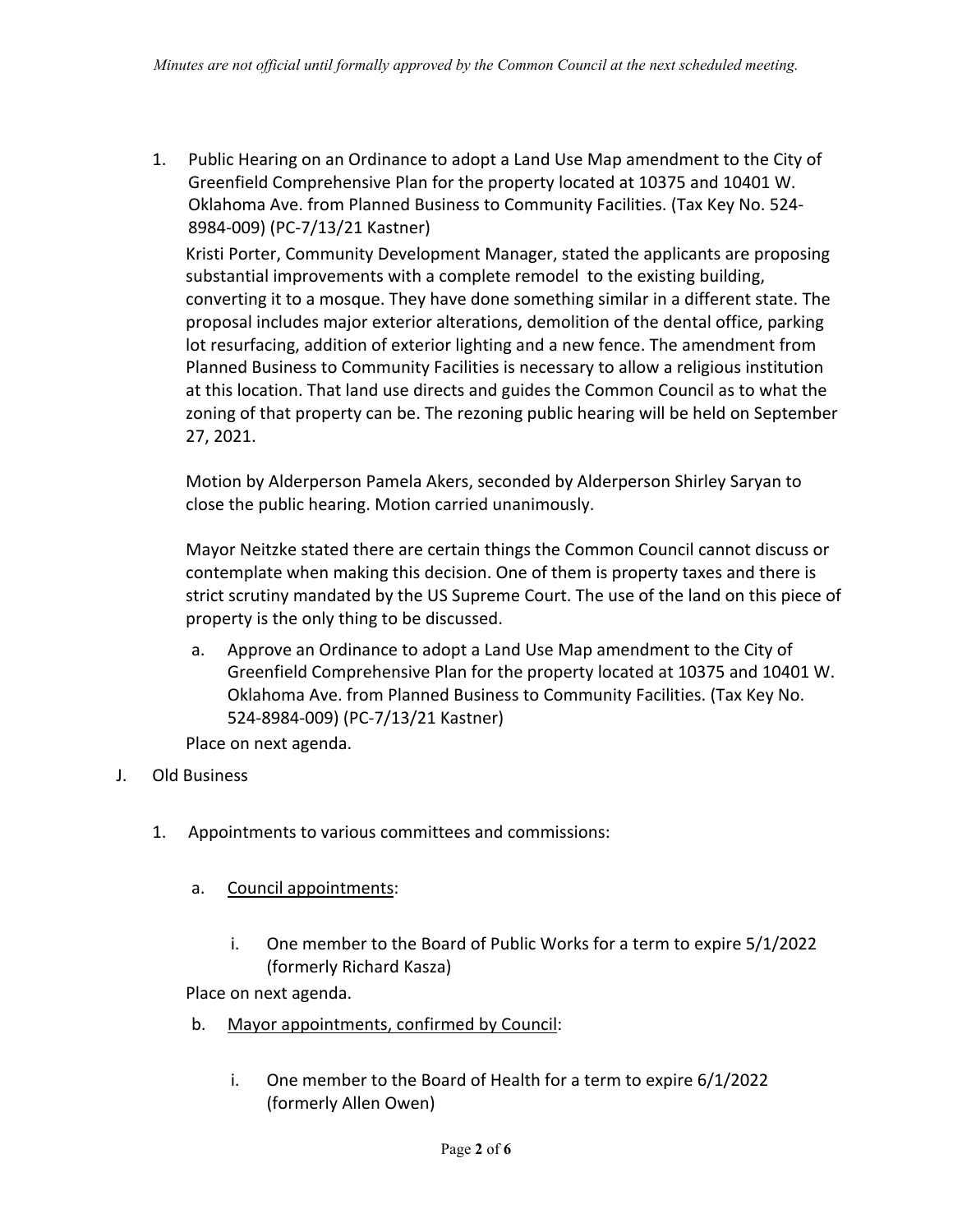Place on next agenda.

One member to the Tree Commission for a term to expire 5/1/23 (formerly ii. Lew Silva)

Place on next agenda.

- K. New Business
	- $1<sup>1</sup>$ Appointments to various committees and commissions:
		- a. One alternate member to the Plan Commission for a term to expire 5/31/2025 (formerly Robert Krenz)

Place on next agenda.

- 2. Applications for an operator license (Goergen) Motion by Alderperson Pamela Akers, seconded by Alderperson Denise Collins to approve. Motion carried unanimously.
- 3. Claim received from Erie Insurance Exchange. (Goergen) Referred to Counsel.
- 4. Notice of Circumstance of Claim received from Gruber Law Offices LLC on behalf of Amanda Wienzierl. (Goergen) Referred to Counsel.
- 5. Discussion and decision to adopt an ordinance amending Section 8.04 of the Greenfield Municipal Code regarding a parking zone reserved for persons with disabilities at 4627 South 46th Street. (Katz) Motion by Alderperson Karl Kastner, seconded by Alderperson Pamela Akers to

approve. On a roll call vote, motion carried unanimously.

6. Discussion and decision to authorize SEWRPC, on behalf of Greenfield, to submit revised Honey Creek Floodplain mapping to FEMA. (Katz)

Under discussion, Jeff Katz explained the revision of the location of the flood plain. Some parcels were removed, but a few new parcels were added. There are now 4 homes included in the revised flood plain. This revision has taken many years and was done using computer software with input from many agencies. The Honey Creek flows through many municipalities to the Menomonee River. The flood plain impacts residential loans and insurance, and can help the City qualify for FEMA relief if needed.

Motion by Alderperson Karl Kastner, seconded by Alderperson Pamela Akers to approve. On a roll call vote, motion carried unanimously.

7. Discussion and decision to adopt a resolution in support of applying for a grant from the Wisconsin Department of Natural Resources for protection and restoration of the Honey Creek. (Katz)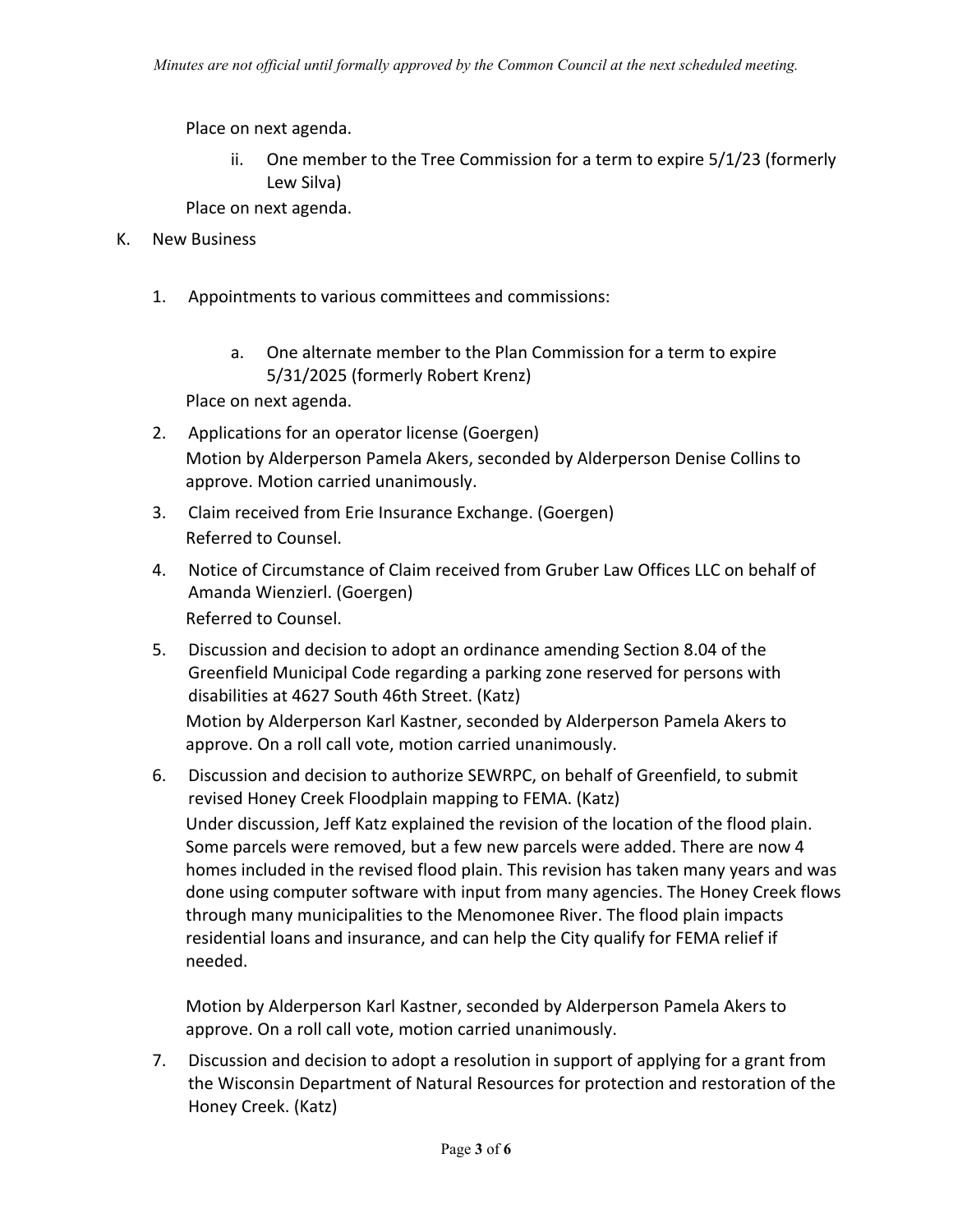Mayor Neitzke stated we have received a couple new grants, \$250,000 each for improvements and a new trail. There will be a path from 60th to 105th, connecting with the Oak Leaf Trail. There is also a joint project with Milwaukee for a trail from 43rd to 60th taking us all the way to the lake.

Motion by Alderperson Denise Collins, seconded by Alderperson Pamela Akers to approve. On a roll call vote, motion carried unanimously.

- 8. Approve a Certified Survey Map for proposed recombination of 15 parcels located at 4000-4300 W. Layton Ave., 4365 & 4377 W. Loomis Rd., and 4650, 4658, 4666 & 4676 S. 43 St., submitted by Scott Yauck, d/b/a Cobalt Loomis, LLC. (Tax Key Nos. 601-9854-001, 601-9853-001, 600-0081-008, 600-9951-001, 600-9950-000, 600-9949-000, 600-9948-000, 600-9946-000, 600-9945-000, 600-9944-000, 600-9943-003, 600-9943-002, 600-9942-001, 600-9941-001, and 600-9939-001) (PC-9/14/21 Kastner) There is a potential discrepancy with one of the lines on the CSM. This approval gives staff the authority to put the line in the right place. Motion by Alderperson Denise Collins, seconded by Alderperson Karl Kastner to approve. On a roll call vote, motion carried unanimously.
- 9. Approve a Certified Survey Map for proposed recombination of three (3) parcels located at 5403 S. 42 St., 5380 S. 43 St., and 5404 S. 43 St., submitted by James Krukowski. (Tax Key Nos. 646-9948-001, 646-9948-002, and 646-9948-003) (PC- $9/14/21$  Kastner)

Motion by Alderperson Karl Kastner, seconded by Alderperson Shirley Saryan to approve. On a roll call vote, motion carried unanimously.

10. Approve Site, Landscaping and Architectural Plans for Church & Chapel Pre-Planning Center, a proposed funeral pre-planning office, to be located at 4200 W. Layton Ave., submitted by Fred Carlson, d/b/a i-design, and Ted Larson and Pam Larson, d/b/a Church and Chapel Real Estate, LLC. (Tax Key No. 600-9946-000) (PC-9/14/21 Kastner)

Under discussion, Alderperson Saryan asked for confirmation that there will not be a crematorium at this location. This will be an office building. Motion by Alderperson Karl Kastner, seconded by Alderperson Denise Collins to

approve. Motion carried unanimously.

11. Approve Site and Landscaping Plans for Boot Connection, an existing commercial building located at 4275 W. Layton Ave., submitted by Daniel Meier, d/b/a Lynch and Associates, and Brian Campbell, d/b/a Boot Connection. (Tax Key No. 621-9957-001) (PC-9/14/21 Kastner)

Motion by Alderperson Karl Kastner, seconded by Alderperson Denise Collins to approve. Motion carried unanimously.

12. Discussion and decision regarding revising the Emergency Service Dispatcher job description (9/8/21 F&HR S. Saryan)

Motion by Alderperson Shirley Saryan, seconded by Alderperson Karl Kastner to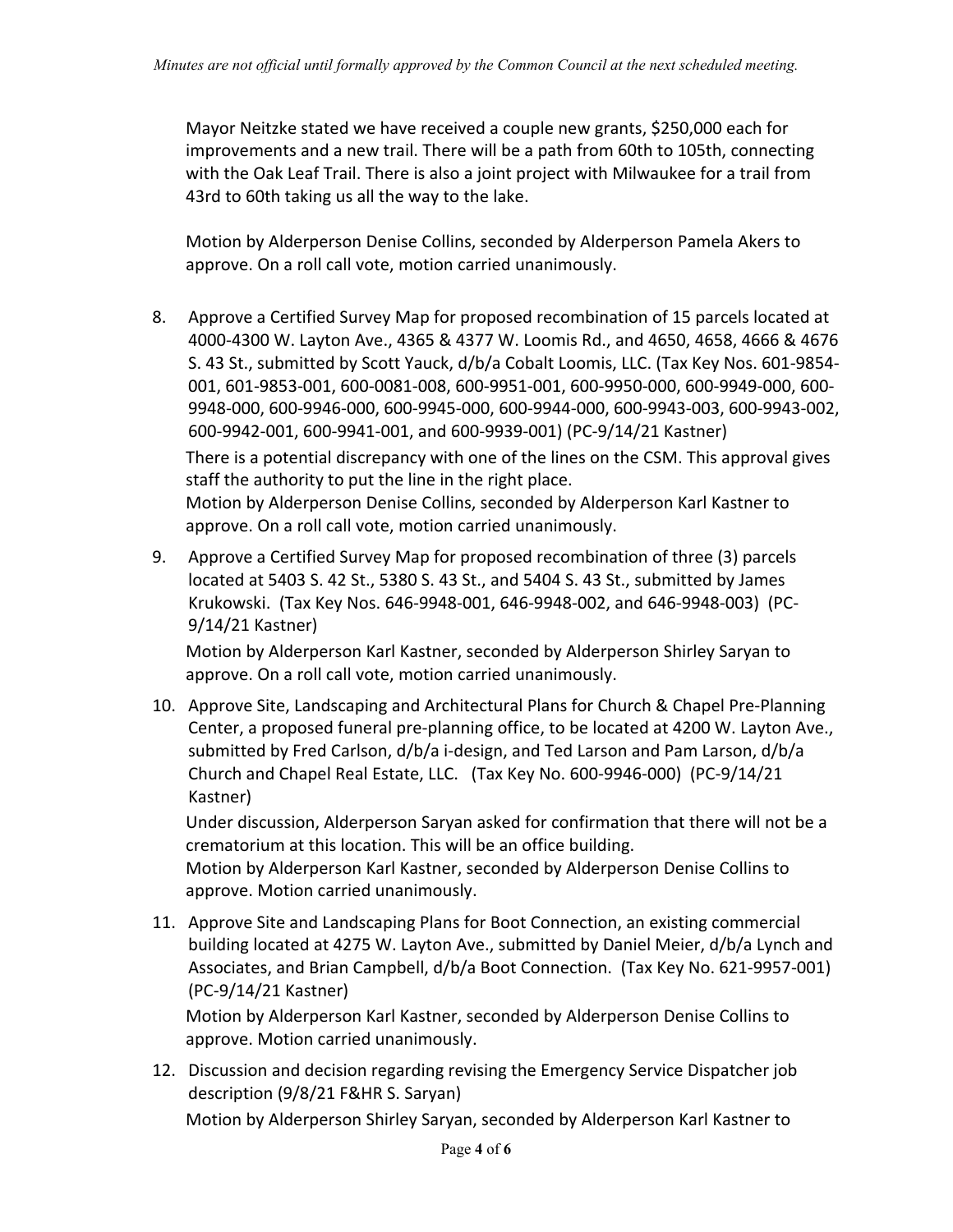approve items 12-17. On a roll call vote, motion carried unanimously.

- 13. Discussion/decision regarding contract allowing for the continuation of the Stockbox program (9/8/21 F&HR S. Saryan) Approved under agenda item K12.
- 14. Approval of mileage reimbursements in the amount of \$237.14 (9/8/21 F&HR S. Saryan)

Approved under agenda item K12.

- 15. Investments and reinvestments for July 2021 (9/8/21 F&HR S. Saryan) Approved under agenda item K12.
- 16. Approval of schedules of disbursements in the amount of \$11,021,790.95 (9/8/21 F&HR S. Saryan) Approved under agenda item K12.
- 17. Accept July 2021 financial statements (9/8/21 F&HR S. Saryan) Approved under agenda item K12.
- 18. Common Council to go into closed session pursuant to Wis. Stat. § 19.85 (1)(b) & (f), considering licensure, social or personal history, or medical information, for purposes of issuing a 2021-2022 operator license to the following: a. Bao Quoc Vo

Applicant did not show for the second time, this item is being removed from the agenda.

19. Common Council to remain in closed session pursuant to Wis. Stat. § 19.85 (1)(g), for the purpose of conferring with legal counsel for the governmental body who is rendering oral or written advice concerning strategy to be adopted by the body with respect to litigation in which it is or is likely to become involved:

a. A Resolution Partially Allowing the Claim of Jessica Mendoza Relating to Basement **Flooding Damage** 

b. A Resolution Partially Allowing the Claim of Craig and Sonia Moore Relating to **Basement Flooding Damage** 

Motion by Alderperson Pamela Akers, seconded by Alderperson Denise Collins to go into closed session. On a roll call vote, motion carried unanimously.

- 20. Adjourn closed session and reconvene into open session. Motion by Alderperson Shirley Saryan, seconded by Alderperson Denise Collins to adjourn closed session. Motion carried unanimously.
- 21. Decision re: Operator License for Bao Quoc Vo No decision required, removed from agenda.
- 22. Decision re: A Resolution Partially Allowing the Claim of Jessica Mendoza Relating the **Basement Flooding Damage**

Motion by Alderperson Denise Collins, seconded by Alderperson Pamela Akers to approve. On a roll call vote, motion carried 4-1 with Alderperson Bailey against.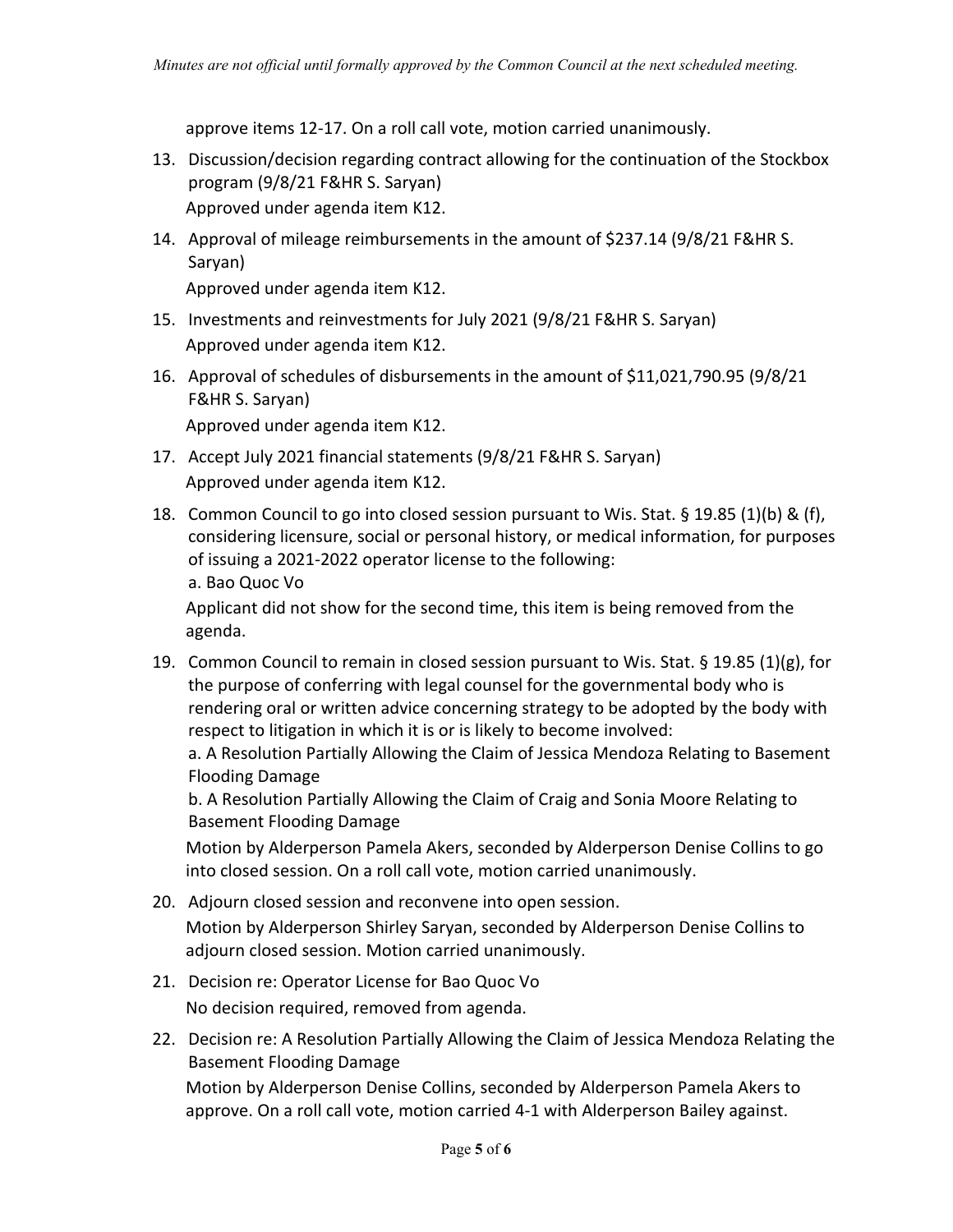- 23. Decision re: Resolution Partially Allowing the Claim of Craig and Sonia Moore Relating to Basement Flooding Damage Motion by Alderperson Denise Collins, seconded by Alderperson Pamela Akers to approve. On a roll call vote, motion passed 4-1 with Alderperson Bailey against.
- L. Items for future agenda
- M. Adjourn

Motion by Alderperson Denise Collins, seconded by Alderperson Pam Akers to adjourn at 8:26 PM. Motion carried unanimously.

Lisa Pelkey, Deputy Clerk

Minutes transcribed by Lisa Pelkey, Deputy Clerk Distributed: 9/23/2021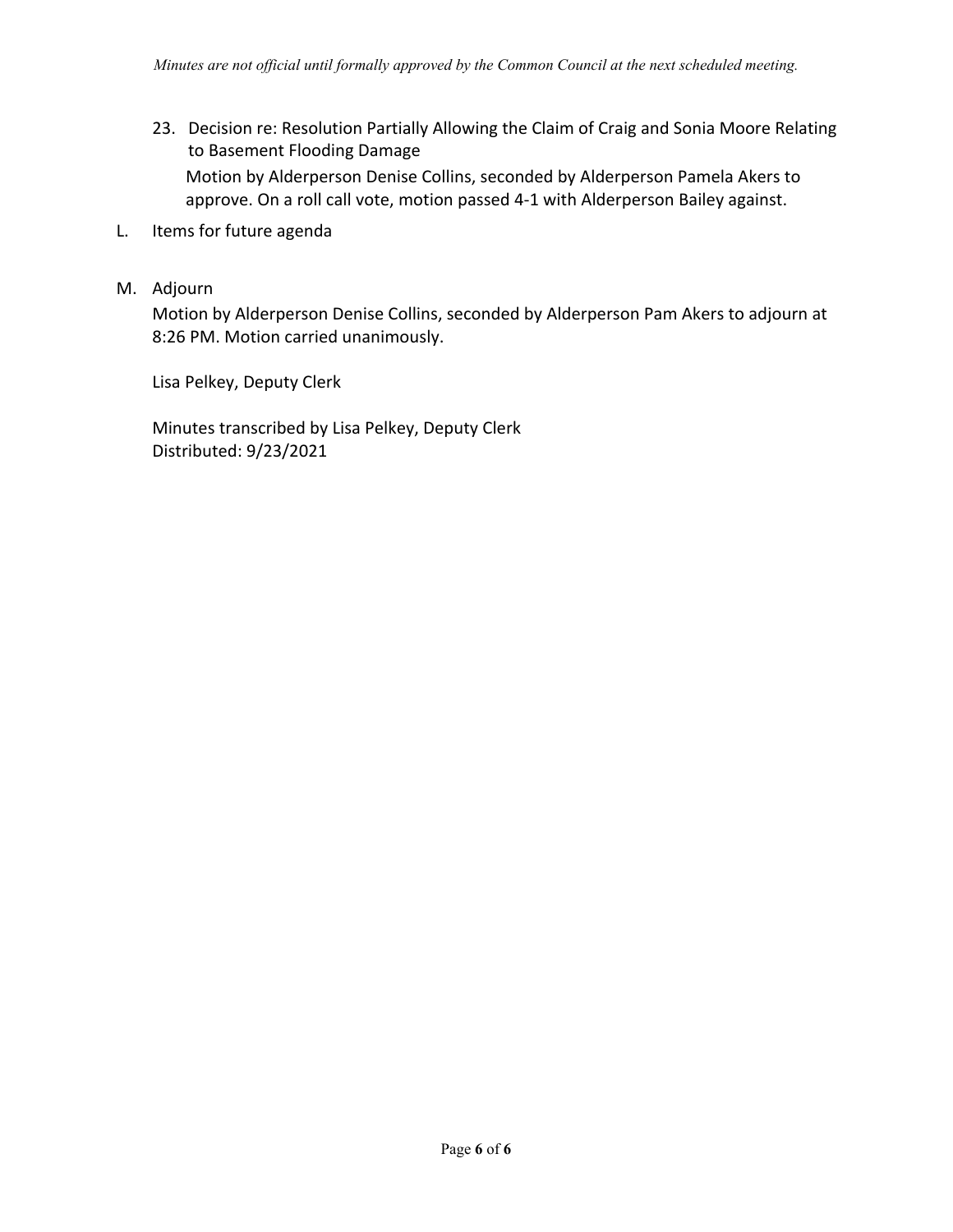#### **ORDINANCE NO. 2983**

#### AN ORDINANCE AMENDING SECTION 8.04 OF THE MUNICIPAL CODE OF THE CITY OF GREENFIELD

The Common Council of the City of Greenfield do ordain as follows:

PART I. Section 8.04 of the Greenfield Municipal Code is hereby amended to read as follows:

A parking zone reserved for persons with disabilities is hereby created in front of 4627 South 46th Street, Tax Key 601-0310-001.

The terms and provisions of this ordinance are severable. Should any term or PART II. provision of this ordinance be found to be invalid by a court of competent jurisdiction, the remaining terms and provisions shall remain in full force and effect.

PART III. All ordinances or parts of ordinances contravening the provisions of this ordinance are hereby repealed.

PART IV. This ordinance shall take effect and be in force from and after its passage and publication.

PASSED AND ADOPTED by the Common Council of the City of Greenfield on the 21st day of September, 2021.

**APPROVED:** 

Michael J. Neitzke, Mayor

ATTEST:

Jennifer Goergen, City Clerk

Published: September 29, 2021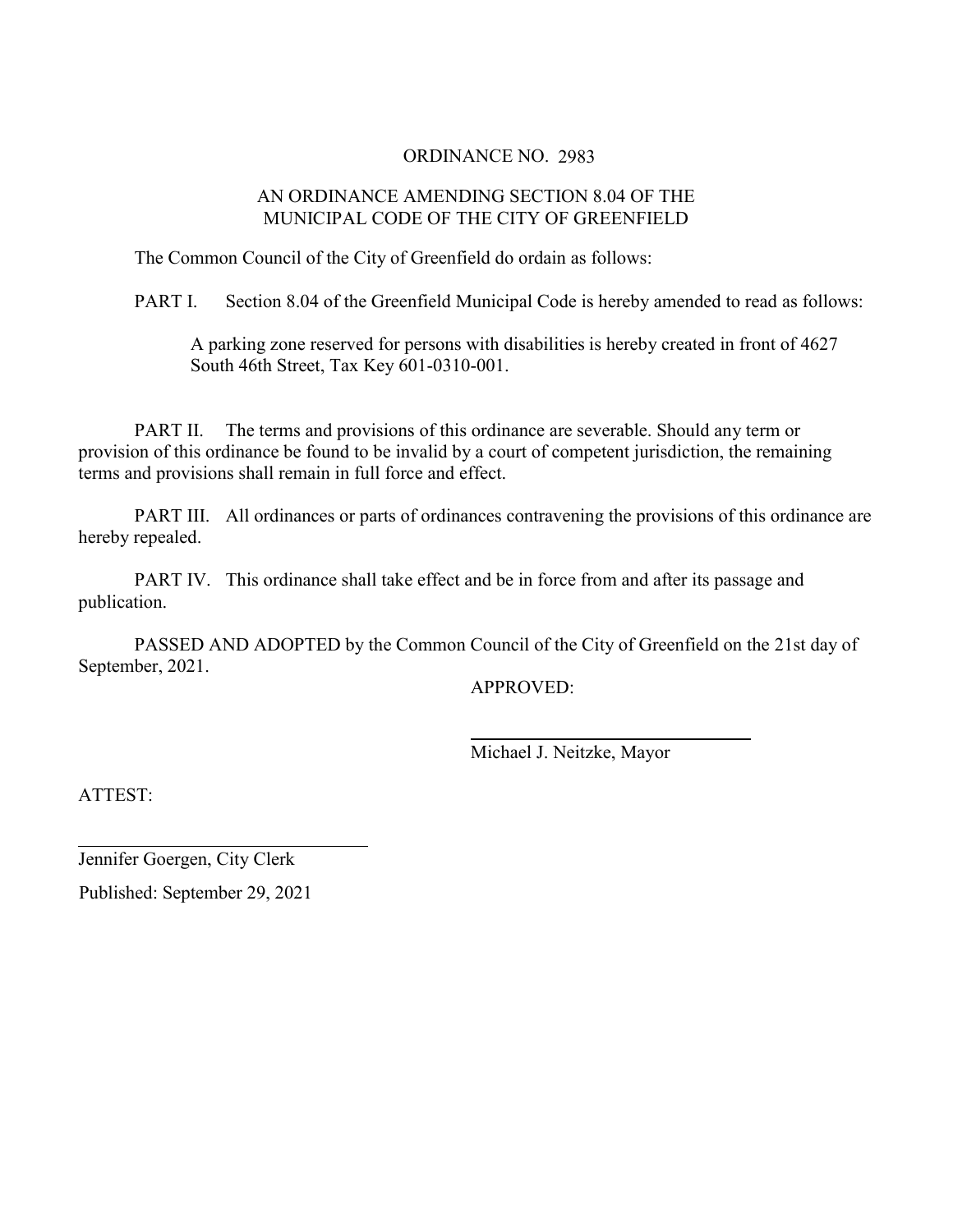#### **RESOLUTION 3819 IN SUPPORT OF** A SURFACE WATER GRANT FOR THE HONEY CREEK

WHEREAS, The City of Greenfield is interested in obtaining a cost-share grant from the Wisconsin Department of Natural Resources for the purpose of surface water protection and restoration of the Honey Creek (as described in the application and pursuant to ss. 281.65 or 281.66, Wis. Stats., and chs. NR 151, 153 and 155); and

WHEREAS, the City attests to the validity and veracity of the statements and representations contained in the grant application;

WHEREAS, a cost-sharing grant is required to carry out the project:

NOW, THEREFORE, BE IT RESOLVED that the City will meet the financial obligations necessary to fully and satisfactorily complete the project;

BE IT FURTHER RESOLVED that the Director of the Department of Neighborhood Services is hereby authorized to act on behalf of the City of Greenfield to: Sign and submit an application to the State of Wisconsin Department of Natural Resources for any financial aid that may be available; obtain Common Council authorization to enter into a grant agreement between the local government (applicant) and the Department of Natural Resources; Sign and submit reimbursement claims along with necessary supporting documentation; Sign and submit interim and final reports and other documentation as required by the grant agreement; Sign and submit an Environment Hazards Assessment Form, if required; and take necessary action to undertake, direct and complete the approved project.

BE IT FURTHER RESOLVED that the City will comply with all local, state and federal laws, regulations and permit requirements pertaining to implementation of this project and to fulfillment of the grant document provisions.

PASSED AND ADOPTED by the Common Council of the City of Greenfield on the 21th day of September, 2021.

**APPROVED:** 

Michael J. Neitzke, Mayor

ATTEST:

Jennifer Goergen, City Clerk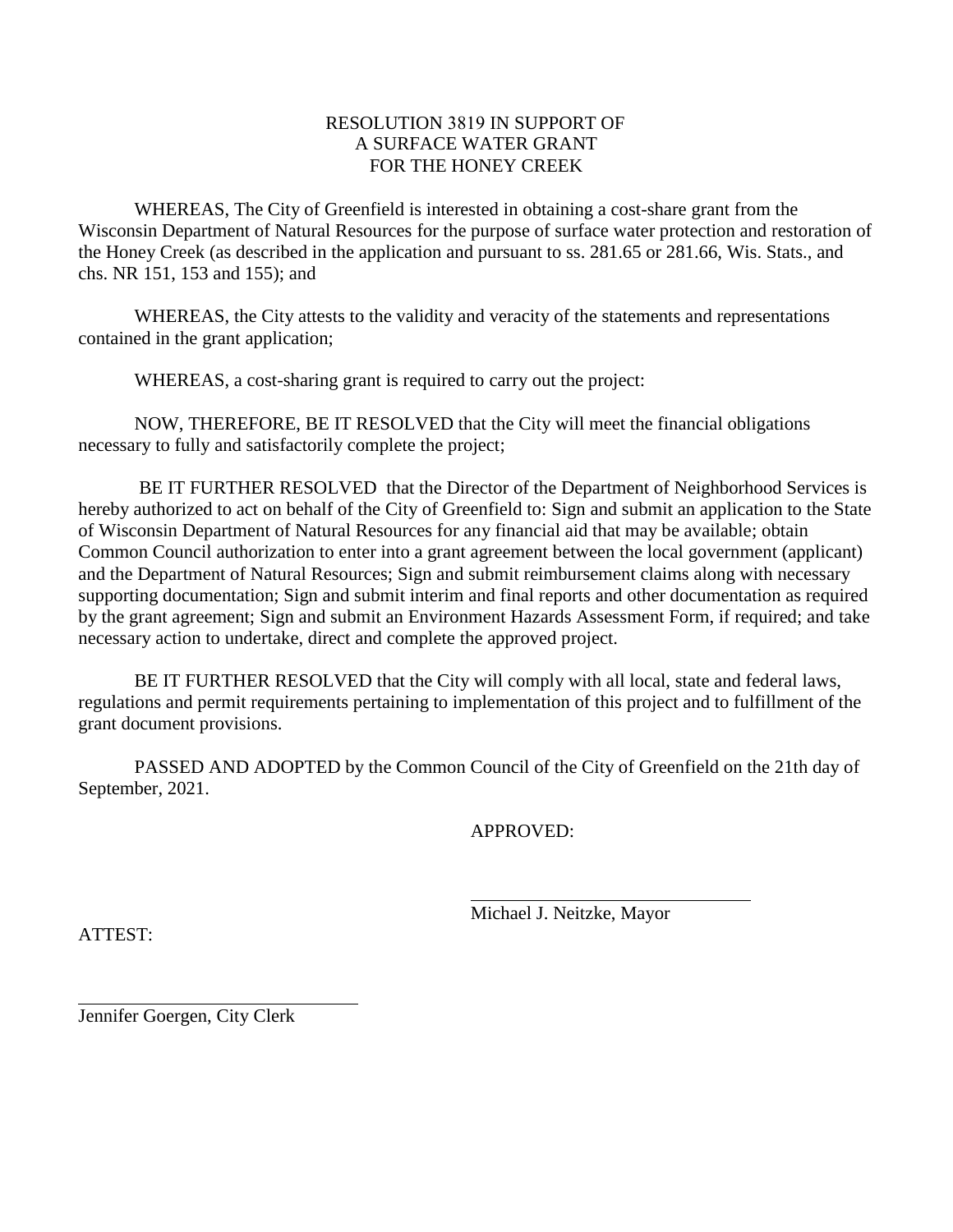## **COMMON COUNCIL** OF THE **CITY OF GREENFIELD**

## **RESOLUTION NO. 3820**

# A RESOLUTION PARTIALLY ALLOWING THE CLAIM OF **JESSICA MENDOZA RELATING TO BASEMENT FLOODING DAMAGE**

WHEREAS, Jessica Mendoza submitted a claim to the City on October 29, 2020 in which she alleged certain damage to the basement of her home located at 3605 S. 46<sup>th</sup> Place in the City of Greenfield resulting from a sewer backup; and

WHEREAS, the City Attorney has reviewed the facts and circumstances relating to the claim and recommended that the Common Council allow the claim; and

WHEREAS, the City Attorney recommends a partial payment of the claim based on the depreciated value of the improvements in the home that were damaged and replaced and because the proposed repairs exceed the typical repair process; and

WHEREAS, Wis. Stat. § 893.80 provides for the process by which the Common Council shall consider and handle claims made against the Council, the City and its officers, agents and employees; and

WHEREAS, after hearing from the claimant and considering the facts and circumstances of the claim, the Common Council desires to pay the amount of the actual loss;

NOW THEREFORE, BE IT RESOLVED by the Common Council of the City of Greenfield that the undated claim of Jessica Mendoza filed with the City on October 29, 2020 relating to alleged damage to her basement at 3605 S. 46<sup>th</sup> Place is hereby allowed in an amount not to exceed \$13,923.64.

BE IT FURTHER RESOLVED that the City Finance Director is hereby authorized and directed to pay the claim in an amount not to exceed \$13,923.64 upon receipt of a signed release of claims from Ms. Mendoza.

Approved:

Michael J. Neitzke, Mayor

Date Approved: September 21, 2021

This is to certify that the foregoing resolution as adopted by the Common Council of the City of Greenfield, Wisconsin, at a meeting held on the 21st day of September, 2021.

Jennifer Goergen, City Clerk